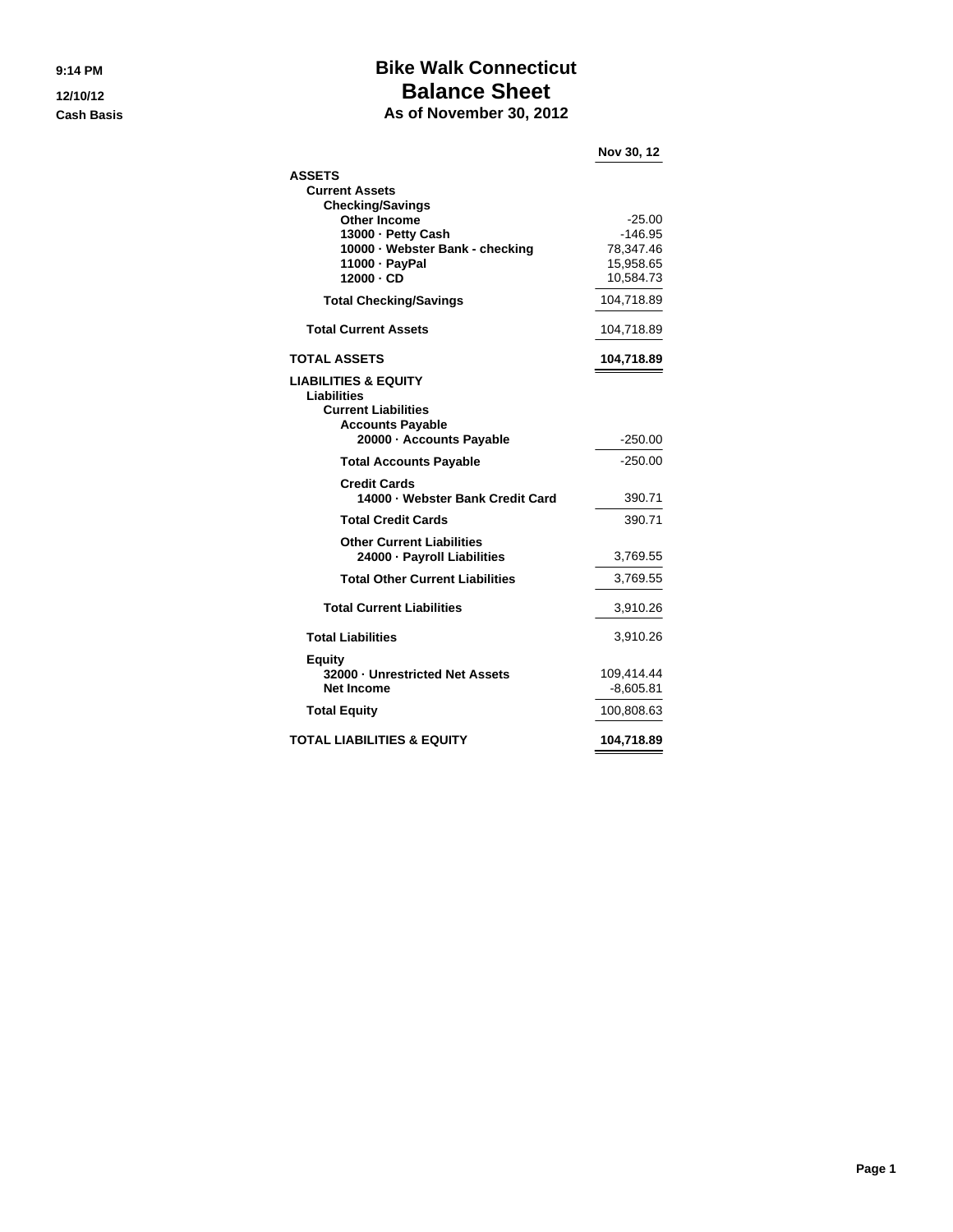## **9:15 PM Bike Walk Connecticut**

### **12/10/12 Profit & Loss Budget vs. Actual**

**Cash Basis January through November 2012**

|                                                                                                                                                            | Jan - Nov 12                                | <b>Budget</b>                      | \$ Over Budget                       | % of Budget              |
|------------------------------------------------------------------------------------------------------------------------------------------------------------|---------------------------------------------|------------------------------------|--------------------------------------|--------------------------|
| <b>Ordinary Income/Expense</b>                                                                                                                             |                                             |                                    |                                      |                          |
| Income<br>43400 - Direct Public Support                                                                                                                    |                                             |                                    |                                      |                          |
| 43460 · Legacies and Bequests<br>43410 - Corporate Contributions<br>43450 - Individual Contributions                                                       | 1,835.80<br>3,000.00                        | 18,350.00                          | $-15,350.00$                         | 16.3%                    |
| 43453 - Annual Appeal<br>43454 · Employer Mathing Gifts                                                                                                    | 2,257.75<br>1,336.90                        | 2.500.00                           | $-242.25$                            | 90.3%                    |
| 43452 · United Way/Workplace Giving                                                                                                                        | 218.74                                      | 2,500.00                           | $-2.281.26$                          | 8.7%                     |
| 43450 - Individual Contributions - Other<br>Total 43450 - Individual Contributions                                                                         | 1,872.00<br>5,685.39                        | 500.00<br>5,500.00                 | 1,372.00<br>185.39                   | 374.4%<br>103.4%         |
|                                                                                                                                                            |                                             |                                    |                                      |                          |
| Total 43400 - Direct Public Support<br>46400 · Miscellaneous Income                                                                                        | 10,521.19                                   | 23,850.00                          | $-13,328.81$                         | 44.1%                    |
| 46430 - Excess Food Kitty                                                                                                                                  | 0.00                                        | 50.00                              | $-50.00$                             | 0.0%                     |
| 46400 · Miscellaneous Income - Other<br>Total 46400 · Miscellaneous Income                                                                                 | 0.00<br>0.00                                | 100.00<br>150.00                   | $-100.00$<br>$-150.00$               | 0.0%<br>0.0%             |
| 47200 - Program Income                                                                                                                                     |                                             |                                    |                                      |                          |
| 47270 · Hartford Bicycle Rack Project<br>47250 · Bike Education<br>47210 - Bike to Work<br>47220 · Memberships                                             | 2,533.00<br>3,995.00<br>9,603.91            | 3,000.00                           | 995.00                               | 133.2%                   |
| 47222 - Membership Dues<br>47222.2 - Renewal Memberships                                                                                                   | 3,738.60                                    | 7,000.00                           | $-3,261.40$                          | 53.4%                    |
| 47222.1 · New Memberships<br>47222 - Membership Dues - Other                                                                                               | 105.00<br>2,650.00                          | 7,000.00                           | $-6,895.00$                          | 1.5%                     |
| Total 47222 - Membership Dues                                                                                                                              | 6,493.60                                    | 14,000.00                          | $-7,506.40$                          | 46.4%                    |
| 47221 · Bike Shop/Business Memberships                                                                                                                     | 0.00                                        | 1,500.00                           | $-1,500.00$                          | 0.0%                     |
| 47220 - Memberships - Other<br>Total 47220 - Memberships                                                                                                   | 2,421.10<br>8.914.70                        | 15,500.00                          | $-6,585.30$                          | 57.5%                    |
| 47240 · Rides and Walks                                                                                                                                    |                                             |                                    |                                      |                          |
| 47244 - Hartford Bike Tour Regi<br>47244 - Hartford Bike Tour Registration<br>47245 - Discover Hartford Tour Sponsors<br>47246 · Discover Bike Tour Grants | 800.00<br>14,805.00<br>4,638.73<br>7,000.00 | 15,000.00<br>10,000.00<br>3,000.00 | $-195.00$<br>$-5,361.27$<br>4,000.00 | 98.7%<br>46.4%<br>233.3% |
| Total 47240 · Rides and Walks                                                                                                                              | 27,243.73                                   | 28,000.00                          | $-756.27$                            | 97.3%                    |
| 47240* - Program Service Fees                                                                                                                              | 5,565.00                                    | 10,000.00                          | $-4,435.00$                          | 55.7%                    |
| 47231 - Annual Dinner<br>47232 - T-Shirt Sales                                                                                                             | 0.00                                        | 1,000.00                           | $-1,000.00$                          | 0.0%                     |
| 47233 - Silent Auction                                                                                                                                     | 1,681.00                                    | 4,000.00                           | $-2,319.00$                          | 42.0%                    |
| Total 47240* · Program Service Fees<br>47200 - Program Income - Other                                                                                      | 7,246.00<br>1,601.20                        | 15,000.00                          | $-7,754.00$                          | 48.3%                    |
| Total 47200 · Program Income                                                                                                                               | 61,137.54                                   | 61,500.00                          | $-362.46$                            | 99.4%                    |
| <b>Total Income</b>                                                                                                                                        | 71,658.73                                   | 85,500.00                          | $-13,841.27$                         | 83.8%                    |
| <b>Gross Profit</b>                                                                                                                                        | 71,658.73                                   | 85,500.00                          | $-13,841.27$                         | 83.8%                    |
| <b>Expense</b>                                                                                                                                             |                                             |                                    |                                      |                          |
| 68300 · Travel and Meetings<br>68320 · Travel<br>68310 · Conference, Convention, Meeting<br>68300 · Travel and Meetings - Other                            | 114.00<br>537.50<br>0.00                    | 325.00                             | $-325.00$                            | 0.0%                     |
| Total 68300 · Travel and Meetings                                                                                                                          | 651.50                                      | 325.00                             | 326.50                               | 200.5%                   |
| 65100* · Other Types of Expenses                                                                                                                           |                                             |                                    |                                      |                          |
| 65120* - Insurance - Liability, D and O                                                                                                                    | 88.00                                       |                                    |                                      |                          |
| Total 65100* · Other Types of Expenses<br>62800 · Facilities and Equipment                                                                                 | 88.00                                       |                                    |                                      |                          |
| 62870 · Property Insurance<br>62800 - Facilities and Equipment - Other                                                                                     | 0.00<br>0.00                                | 2,100.00<br>2,000.00               | $-2,100.00$<br>$-2,000.00$           | 0.0%<br>0.0%             |
| Total 62800 - Facilities and Equipment                                                                                                                     | 0.00                                        | 4,100.00                           | $-4,100.00$                          | 0.0%                     |
| 63000 · Program Services Expenses<br>63900 · Statewide Summit<br>63800 · Hartford Bicycle Rack Project                                                     | 1,383.91                                    |                                    | $-1,500.00$                          |                          |
| 63801 - Contract Servicess<br>Total 63800 - Hartford Bicycle Rack Project                                                                                  | 0.00<br>0.00                                | 1,500.00<br>1,500.00               | $-1,500.00$                          | 0.0%<br>0.0%             |
| 63010 · Printing                                                                                                                                           | 0.00                                        | 500.00                             | $-500.00$                            | 0.0%                     |
| 63020 · Outside Contract Services<br>63100 - Annual Dinner                                                                                                 | 3,498.38                                    |                                    |                                      |                          |
| 63110 - Printing<br>63130 · Supplies                                                                                                                       | 0.00<br>0.00                                | 250.00<br>250.00                   | $-250.00$<br>$-250.00$               | 0.0%<br>0.0%             |
| 63140 · Food and Beverages                                                                                                                                 | 228.51                                      | 4,000.00                           | $-3.771.49$                          | 5.7%                     |
| 63160 · Postage<br>63100 - Annual Dinner - Other                                                                                                           | 0.00<br>78.00                               | 250.00                             | $-250.00$                            | 0.0%                     |
| Total 63100 · Annual Dinner                                                                                                                                | 306.51                                      | 4,750.00                           | $-4,443.49$                          | 6.5%                     |
| 63300 - Hartford Tour<br>63370 - Equipment rental                                                                                                          | 25.00                                       | 500.00                             | $-475.00$                            | 5.0%                     |
| 63350 · Materials                                                                                                                                          | 4,613.80                                    | 2,000.00                           | 2,613.80                             | 230.7%                   |
| 63310 · Printing<br>63320 · Outside Contract Services                                                                                                      | 2,306.88<br>3,118.85                        | 2,000.00<br>2,000.00               | 306.88<br>1,118.85                   | 115.3%<br>155.9%         |
| 63330 · Supplies<br>63340 · Postage                                                                                                                        | 416.96<br>0.00                              | 1,000.00<br>500.00                 | $-583.04$<br>$-500.00$               | 41.7%<br>0.0%            |
| 63300 - Hartford Tour - Other                                                                                                                              | 200.00                                      |                                    |                                      |                          |
| Total 63300 - Hartford Tour                                                                                                                                | 10,681.49                                   | 8,000.00                           | 2,681.49                             | 133.5%                   |
| 63400 · Bike Education<br>63406 - Printing                                                                                                                 | 0.00                                        | 100.00                             | $-100.00$                            | 0.0%                     |
| 63405 - Contractural Services<br>63401 · Travel                                                                                                            | 1,443.75<br>0.00                            | 5,000.00<br>100.00                 | $-3,556.25$<br>$-100.00$             | 28.9%<br>0.0%            |
| 63440 · Transportaion/Equipment<br>63420 · Coordinator/Instructors                                                                                         | 63.77<br>200.00                             |                                    |                                      |                          |
| 63410 · Supplies                                                                                                                                           | 0.00                                        | 250.00                             | $-250.00$                            | 0.0%                     |
| Total 63400 - Bike Education                                                                                                                               | 1,707.52                                    | 5,450.00                           | $-3,742.48$                          | 31.3%                    |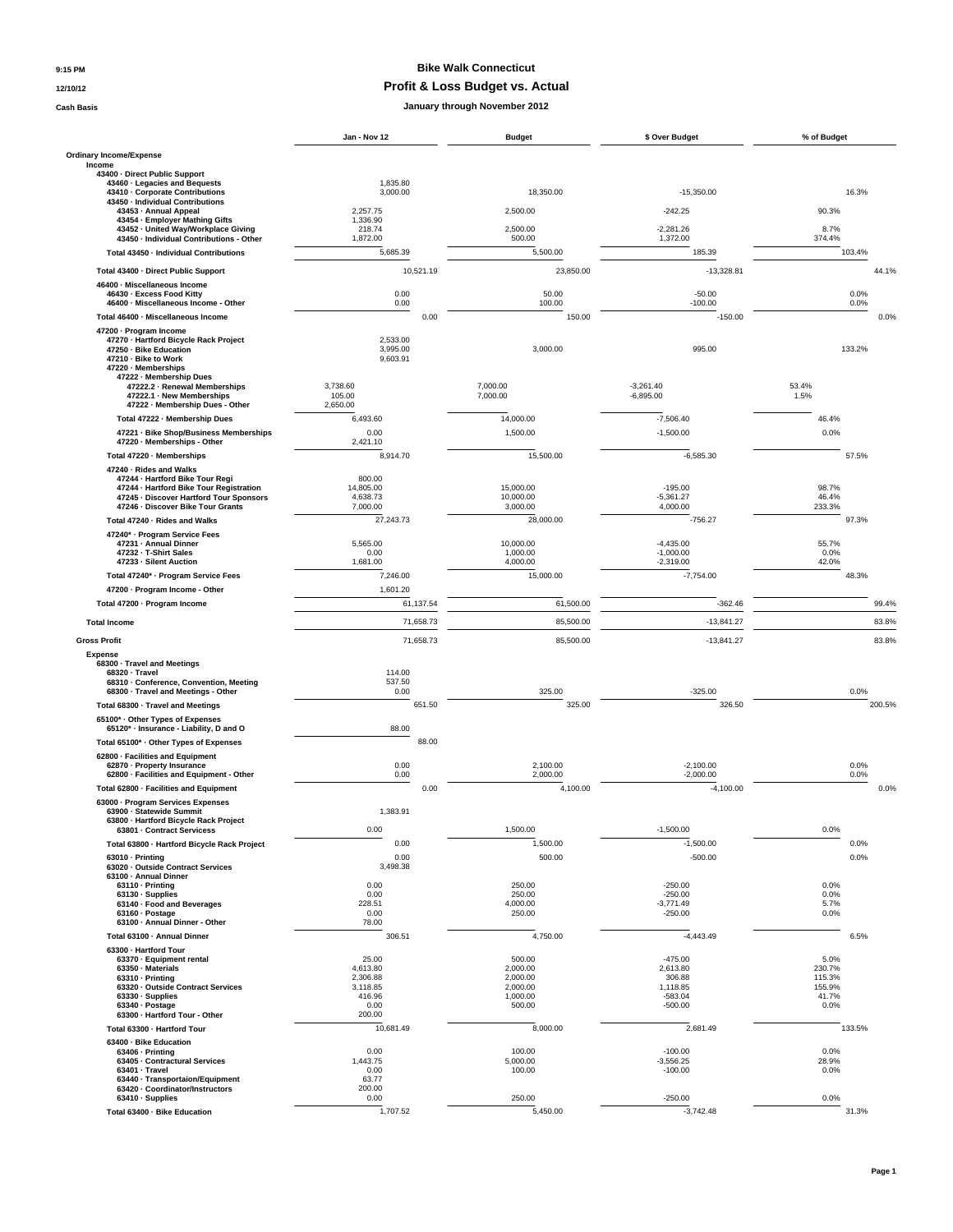### **9:15 PM Bike Walk Connecticut**

#### **12/10/12 Profit & Loss Budget vs. Actual**

**Cash Basis January through November 2012**

|                                                                                                                                                                                                                                                                                                                                                                               | Jan - Nov 12                                                                                         | <b>Budget</b>                                                                            | \$ Over Budget                                                                                        | % of Budget                                                       |
|-------------------------------------------------------------------------------------------------------------------------------------------------------------------------------------------------------------------------------------------------------------------------------------------------------------------------------------------------------------------------------|------------------------------------------------------------------------------------------------------|------------------------------------------------------------------------------------------|-------------------------------------------------------------------------------------------------------|-------------------------------------------------------------------|
| 63500 - Bike to Work<br>63560 - Prizes<br>63540 - Food<br>63510 - Advertising<br>63500 - Bike to Work - Other                                                                                                                                                                                                                                                                 | 1.830.00<br>1,330.00<br>3,876.83<br>200.00                                                           | 500.00                                                                                   | $-300.00$                                                                                             | 40.0%                                                             |
| Total 63500 - Bike to Work                                                                                                                                                                                                                                                                                                                                                    | 7.236.83                                                                                             | 500.00                                                                                   | 6,736.83                                                                                              | 1.447.4%                                                          |
| 63600 - Advocacy Expenses                                                                                                                                                                                                                                                                                                                                                     | 1,251.20                                                                                             |                                                                                          |                                                                                                       |                                                                   |
| Total 63000 - Program Services Expenses                                                                                                                                                                                                                                                                                                                                       | 26,065.84                                                                                            | 20,700.00                                                                                | 5,365.84                                                                                              | 125.9%                                                            |
| 65000 · Operations<br>65011 - Board Development<br>65090 - Office Space- Rent<br>65080 · Equipment<br>65340 · Benefits/Employment Taxes<br>65330 · Salaries<br>65110 · Marketing/Promotion<br>65001 · Business Registration Fees<br>65005 · Bank Service Charges<br>65005.2 - PayPal Service Charge<br>65005.3 Credit Card Processing Fee<br>65005.2 · PayPal Service Charges | 150.37<br>4,515.00<br>1,401.90<br>0.00<br>32.692.36<br>50.00<br>385.00<br>427.18<br>315.00<br>294.01 | 4,800.00<br>1.800.00<br>2.000.00<br>45.000.00<br>750.00                                  | $-285.00$<br>$-398.10$<br>$-2.000.00$<br>$-12.307.64$<br>$-365.00$                                    | 94.1%<br>77.9%<br>0.0%<br>72.6%<br>51.3%                          |
| 65005.1 · Payroll Processing Charges<br>65005 · Bank Service Charges - Other                                                                                                                                                                                                                                                                                                  | 575.09<br>310.72                                                                                     | 2.000.00                                                                                 | $-1.689.28$                                                                                           | 15.5%                                                             |
| Total 65005 - Bank Service Charges                                                                                                                                                                                                                                                                                                                                            | 1.922.00                                                                                             | 2,000.00                                                                                 | $-78.00$                                                                                              | 96.1%                                                             |
| 65010 · Books, Subscriptions, Reference<br>65015 - Membership Dues<br>65020 · Postage, Mailing Service<br>65030 · Printing and Copying<br>65040 · Supplies<br>65050 - Telephone, Telecommunications<br>65060 · Website<br>65120 · Insurance - Liability, D and O<br>65200 · Technology, software, etc.                                                                        | 0.00<br>400.00<br>475.10<br>5.60<br>33.01<br>1.303.06<br>47.88<br>3.732.15<br>675.87                 | 250.00<br>500.00<br>1.000.00<br>1,000.00<br>1,500.00<br>1.000.00<br>1,500.00<br>4,000.00 | $-250.00$<br>$-100.00$<br>$-524.90$<br>$-994.40$<br>$-1,466.99$<br>303.06<br>$-1,452.12$<br>$-267.85$ | 0.0%<br>80.0%<br>47.5%<br>0.6%<br>2.2%<br>130.3%<br>3.2%<br>93.3% |
| 65310 - Conference, Convention, Meeting<br>65320 · Travel                                                                                                                                                                                                                                                                                                                     | 541.94<br>674.85                                                                                     | 500.00<br>1.000.00                                                                       | 41.94<br>$-325.15$                                                                                    | 108.4%<br>67.5%                                                   |
| Total 65000 · Operations<br>66000 · Payroll Expenses                                                                                                                                                                                                                                                                                                                          | 49,006.09<br>3,130.98                                                                                | 68,600.00                                                                                | $-19,593.91$                                                                                          | 71.4%                                                             |
| <b>Total Expense</b>                                                                                                                                                                                                                                                                                                                                                          | 78,942.41                                                                                            | 93,725.00                                                                                | $-14,782.59$                                                                                          | 84.2%                                                             |
| <b>Net Ordinary Income</b>                                                                                                                                                                                                                                                                                                                                                    | $-7.283.68$                                                                                          | $-8.225.00$                                                                              | 941.32                                                                                                | 88.6%                                                             |
| Other Income/Expense<br><b>Other Expense</b><br>80000 - Ask My Accountant<br><b>Total Other Expense</b><br><b>Net Other Income</b>                                                                                                                                                                                                                                            | 1,322.13<br>1,322.13<br>$-1,322.13$                                                                  |                                                                                          |                                                                                                       |                                                                   |
| Net Income                                                                                                                                                                                                                                                                                                                                                                    | $-8,605.81$                                                                                          | $-8,225.00$                                                                              | $-380.81$                                                                                             | 104.6%                                                            |
|                                                                                                                                                                                                                                                                                                                                                                               |                                                                                                      |                                                                                          |                                                                                                       |                                                                   |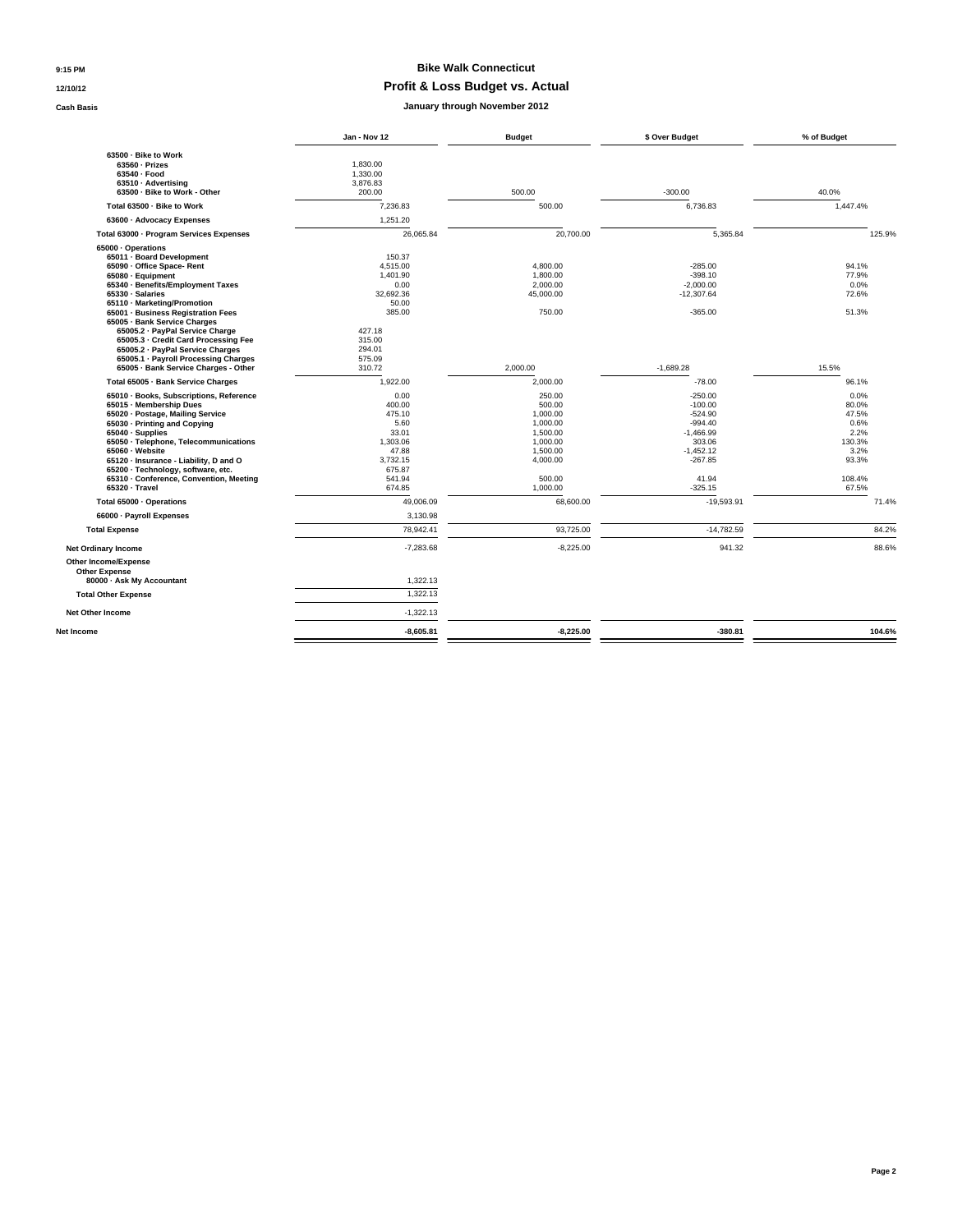# **9:13 PM Bike Walk Connecticut 12/10/12 Profit & Loss Cash Basis January 1 through December 1, 2012**

|                                                                       | Jan 1 - Dec 1, 12    |  |
|-----------------------------------------------------------------------|----------------------|--|
| <b>Ordinary Income/Expense</b>                                        |                      |  |
| Income<br>43400 - Direct Public Support                               |                      |  |
| 43460 · Legacies and Bequests                                         | 1,835.80             |  |
| 43410 - Corporate Contributions<br>43450 - Individual Contributions   | 3,000.00             |  |
| 43453 - Annual Appeal                                                 | 2,257.75             |  |
| 43454 · Employer Mathing Gifts                                        | 1,336.90             |  |
| 43452 - United Way/Workplace Giving                                   | 218.74               |  |
| 43450 · Individual Contributions - Other                              | 1,872.00             |  |
| Total 43450 - Individual Contributions                                | 5,685.39             |  |
| Total 43400 - Direct Public Support                                   | 10,521.19            |  |
| 47200 · Program Income                                                |                      |  |
| 47270 - Hartford Bicycle Rack Project                                 | 2,533.00             |  |
| 47250 - Bike Education                                                | 3,995.00             |  |
| 47210 - Bike to Work                                                  | 9,603.91             |  |
| 47220 - Memberships                                                   |                      |  |
| 47222 - Membership Dues                                               |                      |  |
| 47222.2 - Renewal Memberships                                         | 3,738.60             |  |
| 47222.1 - New Memberships                                             | 105.00               |  |
| 47222 - Membership Dues - Other                                       | 2,650.00             |  |
| Total 47222 - Membership Dues                                         | 6,493.60             |  |
| 47220 - Memberships - Other                                           | 2,421.10             |  |
| Total 47220 · Memberships                                             | 8,914.70             |  |
| 47240 · Rides and Walks                                               |                      |  |
| 47244 - Hartford Bike Tour Regi                                       | 800.00               |  |
| 47244 - Hartford Bike Tour Registration                               | 14,805.00            |  |
| 47245 - Discover Hartford Tour Sponsors                               | 4,638.73             |  |
| 47246 - Discover Bike Tour Grants                                     | 7,000.00             |  |
| Total 47240 - Rides and Walks                                         | 27,243.73            |  |
| 47240* · Program Service Fees<br>47231 - Annual Dinner                |                      |  |
|                                                                       | 5,565.00             |  |
| 47233 - Silent Auction                                                | 1,681.00             |  |
| Total 47240* · Program Service Fees<br>47200 - Program Income - Other | 7,246.00<br>1,601.20 |  |
| Total 47200 · Program Income                                          | 61,137.54            |  |
| <b>Total Income</b>                                                   | 71,658.73            |  |
|                                                                       |                      |  |
| <b>Gross Profit</b>                                                   | 71,658.73            |  |
| Expense<br>68300 · Travel and Meetings                                |                      |  |
| 68320 - Travel                                                        | 114.00               |  |
| 68310 - Conference, Convention, Meeting                               | 537.50               |  |
| Total 68300 - Travel and Meetings                                     | 651.50               |  |
| 65100* Other Types of Expenses                                        |                      |  |
| 65120* · Insurance - Liability, D and O                               | 88.00                |  |
| Total 65100* · Other Types of Expenses                                | 88.00                |  |
| 63000 · Program Services Expenses                                     |                      |  |
| 63900 - Statewide Summit                                              | 1,383.91             |  |
| 63020 - Outside Contract Services                                     | 3,498.38             |  |
| 63100 - Annual Dinner                                                 |                      |  |
| 63140 · Food and Beverages                                            | 228.51               |  |
| 63100 - Annual Dinner - Other                                         | 78.00                |  |
| Total 63100 - Annual Dinner                                           | 306.51               |  |